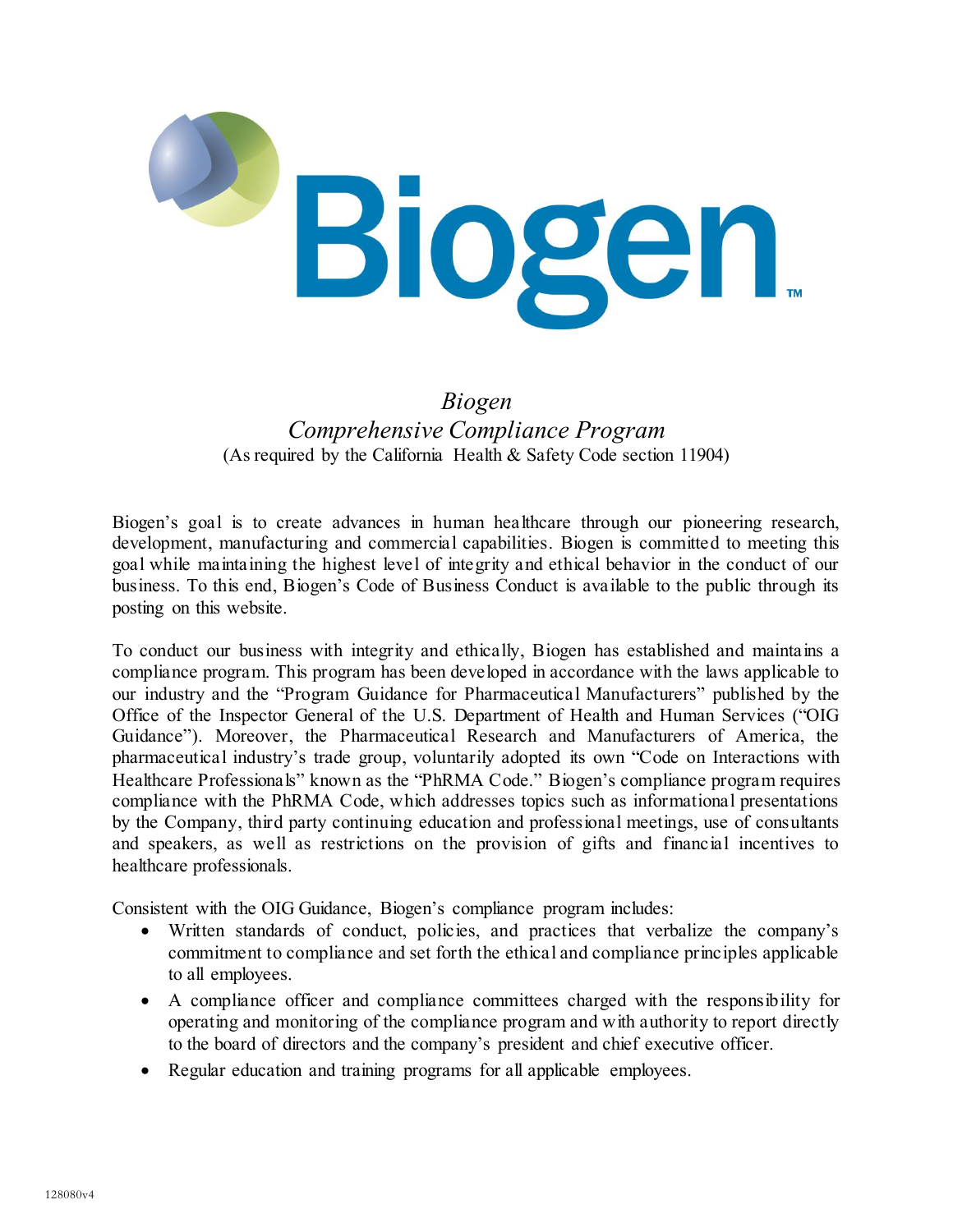- Line of communication between the compliance officer and all employees, including a process to receive complaints and ask questions (a hotline).
- Policies and practices to protect the anonymity of employees who make complaints and prohibit retaliation against complainants.
- Use of audits and other techniques to monitor compliance and identify and address of risk.
- Enforcement of compliance obligations through guidelines that include penalties for noncompliance.
- Mechanisms to promptly and properly investigate and respond to reports of noncompliance, including processes to initiate corrective measures and to report offenses to the relevant government authorities where appropriate.
- Written compliance materials that address specific areas of potential fraud and abuse, including risk areas relating to:
	- o The integrity of company-generated data that is used for government reimbursement purposes.
	- o Prohibition of kickbacks and illegal remuneration to persons or entities in a position to generate federal health care business for the company, either directly or indirectly.
	- o Compliance with laws regulating drug samples.

In addition, Biogen has adopted policies and practices that govern the full arena of interactions with healthcare professionals. These policies prohibit illegal remuneration in violation of federal and state anti-kickback statutes and incorporate compliance with the PhRMA Code as a key element, including appropriate:

- Support for medical education, as well as the use of healthcare professionals to provide services to the Company as researchers, consultants and speakers.
- Provision of business courtesies.
- Making of grants and charitable contributions so that such funds are not conditioned, express or implied, on any agreement to prescribe, purchase, recommend, influence or provide favorable formulary status for any Biogen product.
- Promotion of Biogen products in compliance with the U.S. Food and Drug Administration's regulatory framework regarding promotion of pharmaceutical products.

As required by California Health & Safety Code section 119402, with specific reference to the provision of "gifts, promotional material, or items or activities" that a pharmaceutical company may provide to an individual medical or healthcare professional, the Company has established an aggregate dollar limit of \$1,500.00 on applicable gifts, promotional material, or items or activities for each medical or healthcare professional in the State of California for the 12-month period beginning July 1, 2018. Drug samples intended for free distribution to patients, financial support for continuing medical education forums, financial support for health education